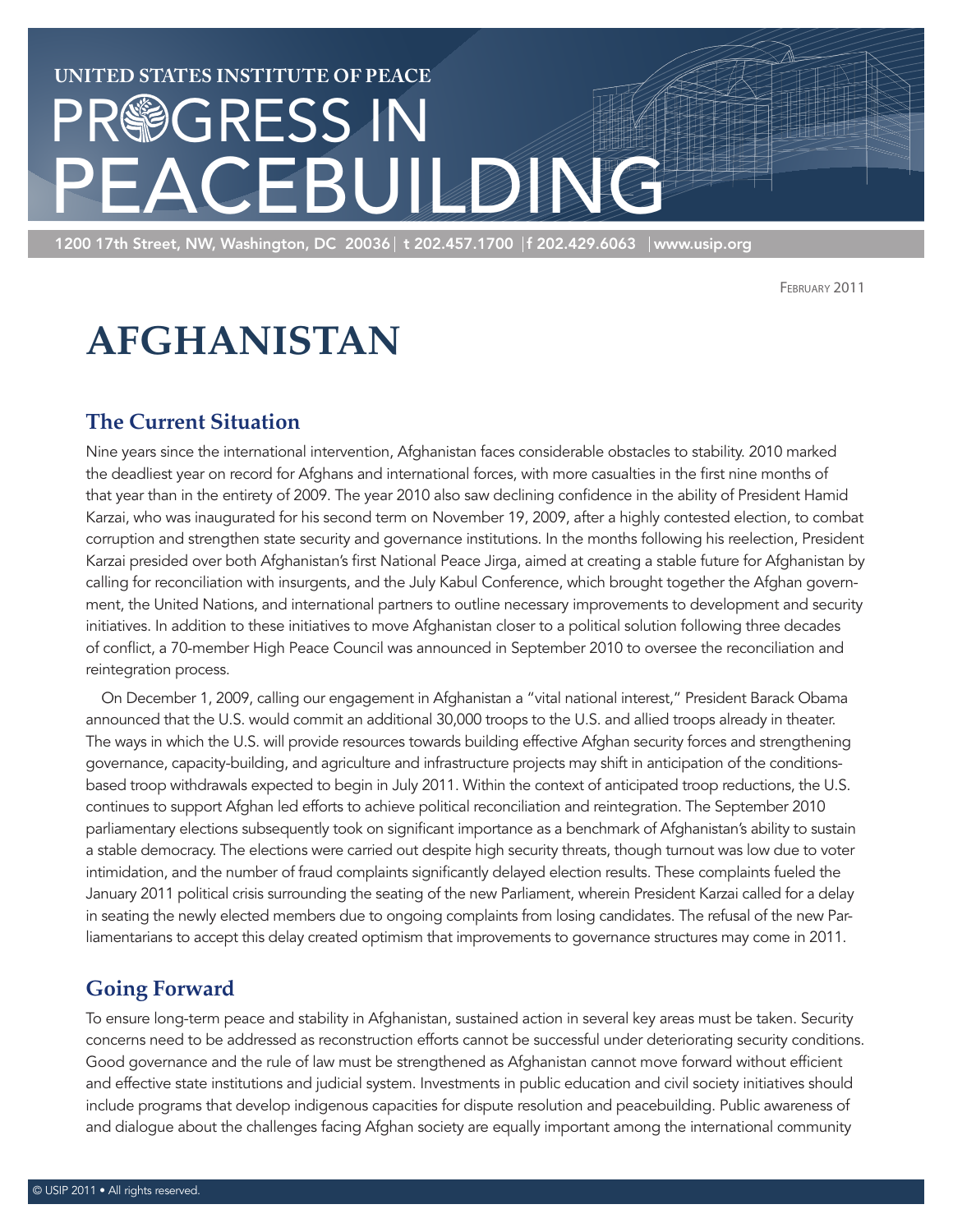of experts and policymakers. USIP is actively addressing these issues through four interrelated goals: strengthening peaceful reconciliation and capacity to mitigate conflict; enhancing the rule of law; improving cooperation for peace, security, and economic development; and increasing understanding and effectiveness of operations in Afghanistan. Above all, a political solution must be found to end the insurgency and provide a more stable foundation on which to build the institutions of the state.

## **Strengthening Peaceful Reconciliation and Capacity to Mitigate Conflict**

#### Afghanistan Reconciliation Support Program

The Afghan government and international community have increasingly accepted the central place of reconciliation within the larger process of political resolution to the conflict in Afghanistan. Afghans cannot live peacefully without sufficient support for this vital process. USIP is conducting a special assessment led by reconciliation experts with knowledge and experience of Afghanistan's history and culture to identify key regions in the country that could be "ripe" for targeted dialogue and reconciliation efforts. This assessment includes discussions with both national government and local stakeholders.

#### Network of Afghan Facilitators

In Afghan provinces suffering from poverty, low literacy rates, widespread corruption, and broad cultural divides, USIP's Network of Afghan Facilitators is working to prevent and reduce violence and mediate tribal and communitylevel conflicts that, if allowed to fester, can become ripe for exploitation by the Taliban, warlords, and other antigovernmental forces. Formed and trained by the Institute's Academy for International Conflict Management and Peacebuilding, these Afghan nationals have also resolved family-level disputes involving gender-based violence, helped set up and been involved in active community organizations, such as the Khost Conflict Resolution Commission, and facilitated dialogue for efforts such as USIP's Cross-Border Dialogue Initiative and Afghanistan's National Consultative Peace Jirga.

#### Micro-Grants to the Network of Afghan Facilitators

Replicating the highly successful micro-grant program that USIP continues to operate in Iraq, the Institute's Academy for International Conflict Management and Peacebuilding provides Micro-Grant funding to members of our Network of Afghan Facilitators for local training, dialogue, conflict resolution, and problem-solving efforts in Afghanistan. Micro-Grants are highly cost-effective—for less than the price of one program using international facilitators, dozens of programs using local Afghan facilitators can be funded, supervised, and monitored. In this way, the initiative strengthens local capacity by helping local actors solve local problems.

#### Mediation and Peacebuilding Training for Afghan Religious Leaders

In recognition of the critical role spiritual leaders play in the peacebuilding process, USIP convened fifty Afghan *ulama* and religious scholars for two workshops on conflict resolution and peacebuilding. Religious leaders were taught peacemaking practices, mediation skills, approaches for using Islamic principles of nonviolence, and ways of helping communities confront histories of violence. An international summit on reconciliation focused on peacebuilding in the Islamic context and the responsibilities of mullahs in the twenty-first century was held in Kabul in the summer of 2010. The summit brought together religious scholars from Afghanistan, Egypt, Jordan, and Pakistan.

#### Dispute Resolution Program

USIP experts in the Kabul Office are convening and facilitating dispute resolution jirgas on an ongoing basis to address local conflicts in the Afghan provinces of Kunar, Nangarhar, and Kunduz. Project implementers meet with key stakeholders to identify local elders and Islamic legal scholars, or ulema, who can resolve local community level disputes. The identified key stakeholders are provided with capacity building training, facilitation training, and other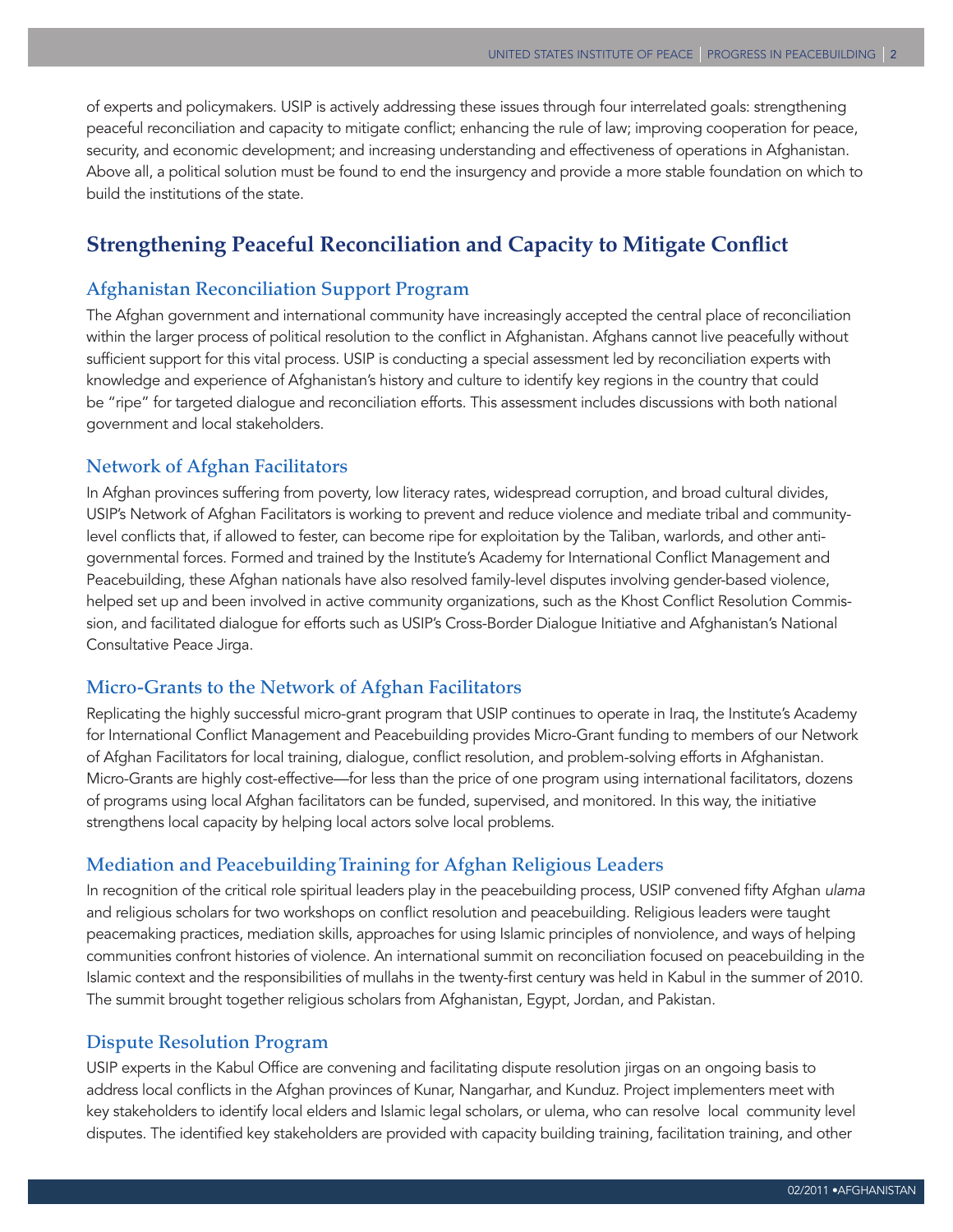expertise. These key elders and ulema are documenting the dispute resolution process in collaboration with local offices of the Ministry of Tribal Affairs. As of November, 105 disputes were resolved through the direct involvement or facilitation efforts of Commission members. By informing the public about the results of the dispute resolution *jirgas*, USIP hopes to provide lessons learned for resolving disputes in other Afghan provinces and around the world.

#### **Enhancing the Rule of Law**

#### Enhancing Capabilities for Transitional Justice in Afghanistan

USIP is undertaking a series of interrelated initiatives to promote justice and accountability for serious abuses that have occurred during the decades of conflict in Afghanistan. These include developing a comprehensive documentation database framework to organize information on past crimes and human rights violations; supporting electoral and administrative vetting processes; and sponsoring a dialogue among Islamic and legal scholars to address the compatibility of Islamic and Western approaches to postconflict justice. USIP will also contribute to the planned reconciliation process with advice on how justice and accountability issues have been addressed in other peace negotiations and how these examples might be applied to the Afghan context.

#### Relations Between Formal and Informal Justice Systems

At present, approximately 80 percent of all legal criminal and civil cases in Afghanistan, are resolved outside the formal legal system in community forums, known as *shuras* or *jirgas*. Such forums are generally deemed more accessible, cheaper, less corrupt, and more legitimate than the formal courts. Yet these informal mechanisms can also fail to protect basic rights. As a result, the formal system has an important role to play going forward. USIP has been working since 2003 to establish positive relations between the two systems. USIP is working with the Ministry of Justice and other institutions to create a draft national policy on relations between the formal and informal justice systems. In collaboration with two implementing partners, USIP has also launched pilot projects in four districts of Afghanistan with a focus on establishing concrete relationships between the formal and informal systems. The program will help develop models for collaboration between the two systems to improve the delivery of justice, resolve disputes, and protect basic rights.

#### Constitutional Interpretation and Implementation

Afghanistan's success as a stable democratic state depends on the ability of legitimate Afghan authorities to establish and adhere to the rule of law in accordance with its constitution. A new constitution was ratified in 2004, yet fundamental problems concerning its interpretation and implementation remain. USIP is now establishing a new Center on Constitutional Law at Kabul University and aims to provide technical support to the Supreme Court, the Commission for the Supervision of the Implementation of the Constitution, as well as other independent bodies, including the Afghan Independent Human Rights Commission (AIHRC). USIP is also providing advice to the newly formed Commission on Constitutional Implementation on ways that it may effectively fulfill its mandate.

#### International Network to Promote the Rule of Law in Afghanistan

It is essential that rule of law professionals working in Afghanistan are linked to each other and to outside resources that can help provide lessons learned and other information that will respond to the difficult challenges they face. USIP supports the rule of law community in Afghanistan through its International Network to Promote the Rule of Law (INPROL). Specifically, INPROL maintains a clearinghouse of documents related to rule of law challenges in Afghanistan that serves as a read-ahead and an ongoing resource to deploying practitioners. It is also a means of creating virtual handovers in a high-turnover environment. It also allows for members to post rule of law queries online, accessing a pool of 1,500 fellow members from around the world as well as an expert facilitator and research team.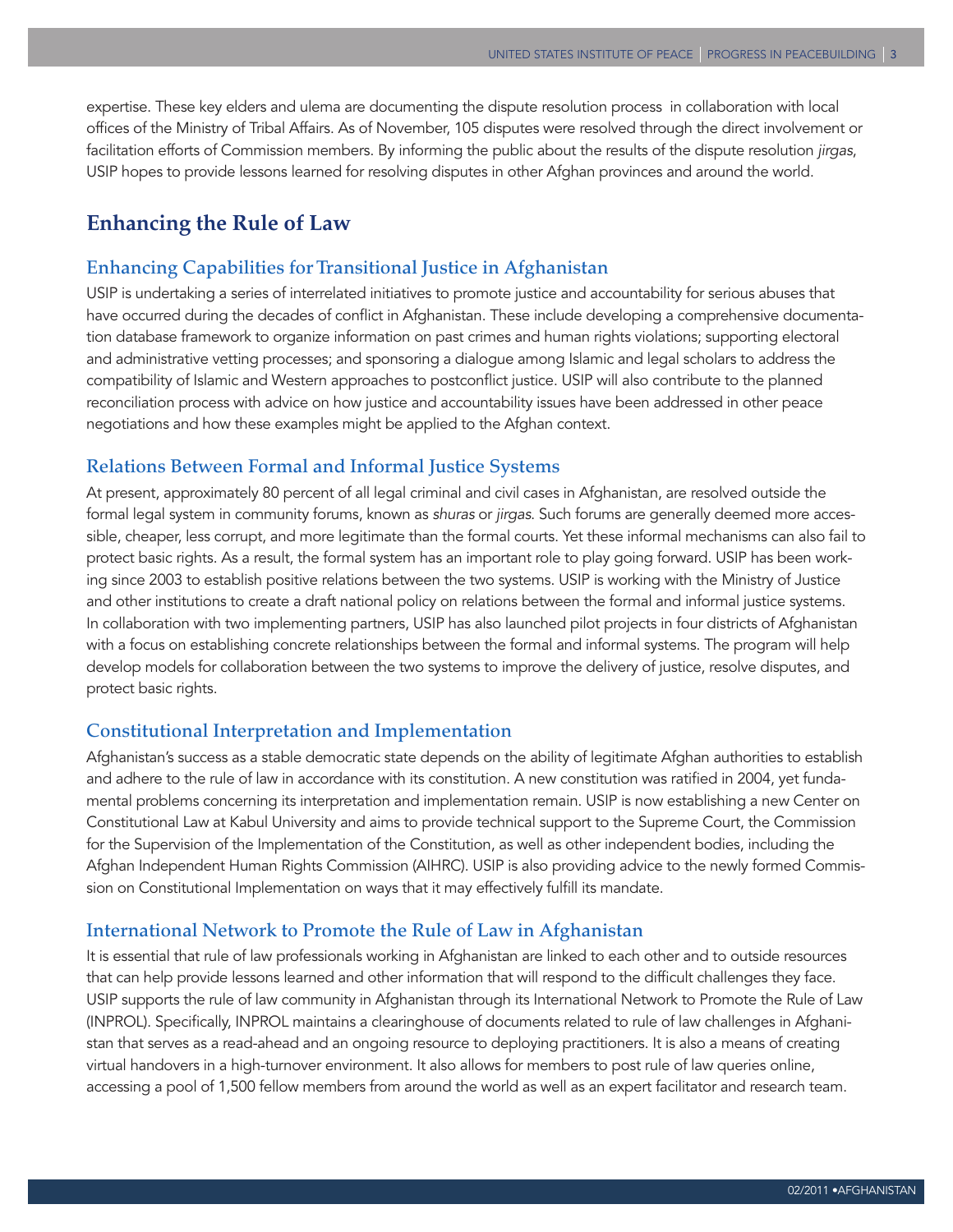#### Priority Grant Competition: Rule of Law

USIP invests in civil society through grants that promote efforts to protect rights, educate the public, and create access to justice. USIP is currently working on a project with the Killid Group to empower the nascent Afghan media to inform the public on human rights abuses, transitional justice, and ending impunity. USIP is also working with the Afghanistan Justice Project (AJP), an organization that holds some of the most extensive documentation of past war crimes in the country. This project aims to update the holdings of the AJP database and to make material from the database and ongoing research available to transitional justice initiatives. In addition, the USIP Grants Program is also working with the Organization of Human Resource Development (OHRD) to strengthen traditional nonviolent dispute resolution mechanisms, enhance the capacity of local community institutions to better understand conflict and its causes, and have increased trust in their ability to deal with conflict. The grant competition has an open deadline and innovative projects are always encouraged.

### **Improving Cooperation for Peace, Security, and Economic Development**

#### Peacebuilding Across Borders: Cross-Border Dialogue Initiative

In partnership with Afghan and Pakistani civil society organizations, USIP's Academy for International Conflict Management and Peacebuilding has initiated a series of dialogues among key actors, including traditional leaders, religious leaders, civil society organizations, local government, and businesspeople from both sides of the Afghanistan-Pakistan border to generate confidence building and a common agenda for peacebuilding, development, and security. The dialogue participants have received training in facilitation, negotiation, and advocacy from USIP experts. The initiative culminated in two conferences, one in Islamabad and one in Kabul, at which the dialogue participants and relevant government officials came together to discuss the recommendations developed through the dialogues.

#### Leveraging Mobile Phones for Peacebuilding in Afghanistan

A decade ago, mobile phone usage in Afghanistan was almost nonexistent; today there are thirteen million mobile subscribers for a total of twenty nine million citizens. The annual growth rate of subscription is estimated at 53 percent. Expert research and analysis of these trends has been limited, though it is undeniable that the proliferation of instant communication in Afghanistan has opened up new avenues for social change in support of peacebuilding. To explore these trends and opportunities, the Center of Innovation for Science, Technology and Peacebuilding cohosted the event "Can You Help Me Now?: Mobile Phones and Peacebuilding in Afghanistan" with cell phone pioneer Mobile Accord, the National Defense University, the UN-mandated University for Peace, and TechChange. The June 24, 2010, event brought together a cross-section of the leading innovators in the use of mobile phones in difficult environments as well as Afghanistan specialists and government policymakers. The meeting highlighted the potential use of mobile phones in improving governance, countering extremism, and providing essential services. A report providing additional research and analysis on the key points of the discussion was published by USIP in October 2010.

#### Responsible Resource Management in Afghanistan's Mining Sector

Afghanistan's mining sector could play a key role in promoting peace and broad-based prosperity if its resources are managed prudently and its accrued revenues used to benefit all citizens. This entails the development of effective monitoring mechanisms, strident anticorruption initiatives, and a commitment to investing in human capacity and infrastructure. USIP's Center for Sustainable Economies focuses on the development of conflict-sensitive approaches to mitigate corruption at all levels of Afghanistan's society, facilitate the development of community-based monitoring mechanisms in Afghanistan's mining sector, and evaluate potential impacts of corporate activity in mining communities.